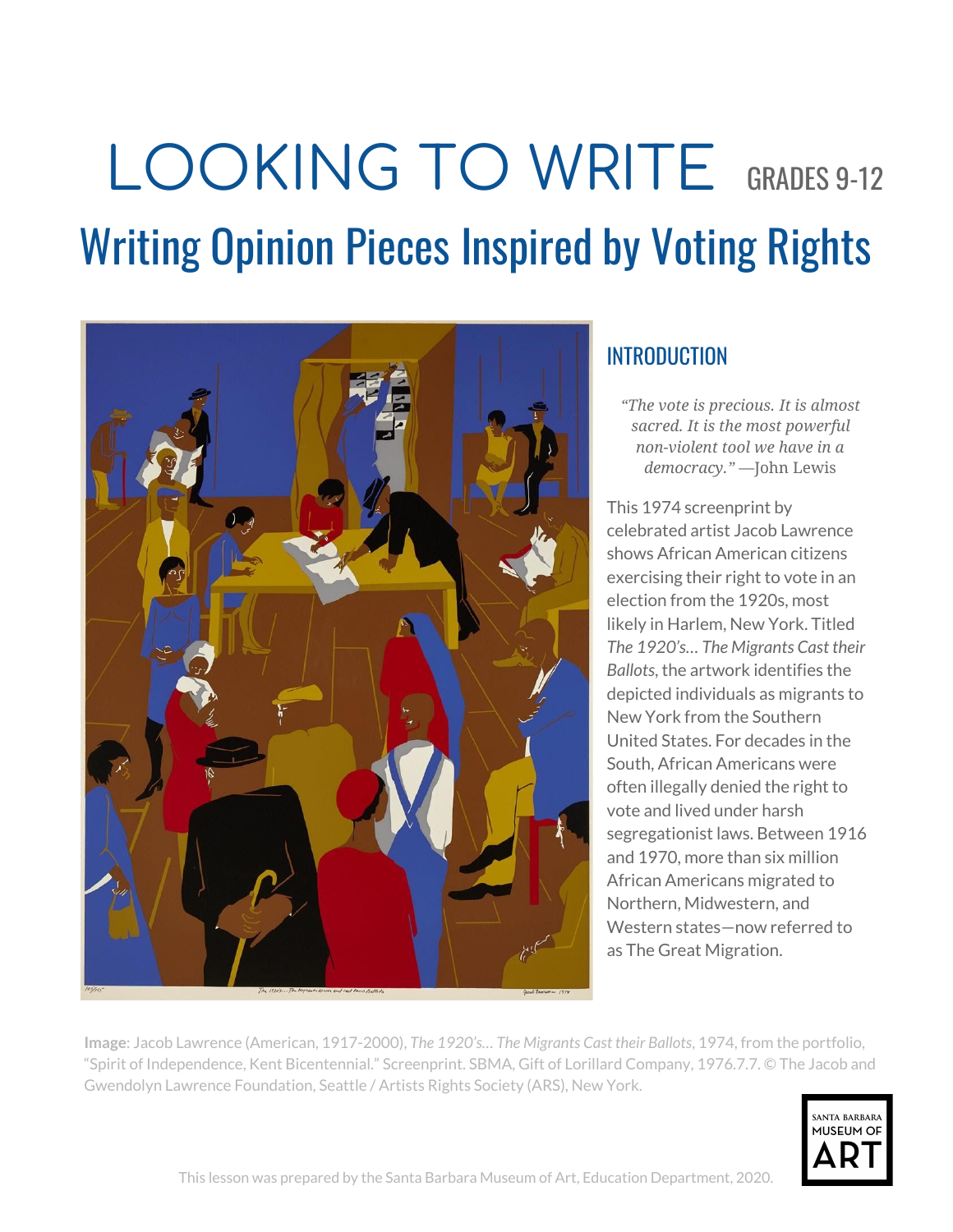### ACTIVITY: OPINION PIECES

Read the following two opinion pieces from the *New York Times* related to voting rights for immigrants. One is from 2016 and written by Imbolo Mbue, the other is from 2020 and written by Katherine Chen. Both are written prior to the elections to which they refer.

Reflecting on the late John Lewis' comments below about the necessity for change and action now, how do you think urgency supports or stands in contrast to the words of these two writers? Katherine Chen is writing on behalf of her mother. Imbolo Mbue is writing about his own voting experience. What might Chen's mother say in her own voice? What message might she have for Mbue?

The power we wield when we stand up for a cause is real. How do we tell the world what we think? Things or people we perceive as unfair, untrue, or unjust can cause us to become angry. The trick is to keep that passion, but find areas to support your position through experience, examples, and comparisons. An opinion piece is a traditional writing method used to share an opinion about a particular subject. When one writes an opinion piece, they must develop a voice, make claims, and back them up with solid reasoning and evidence. Your opinion gains strength when it is based not only on principles, but on facts. The ability to communicate is power. Action gives us hope.

Choose a topic to write an opinion piece about. Present an opinion, sequencing ideas logically and using appropriate facts and relevant, descriptive details to support your main ideas or themes. Use transition words to effectively link opinions and evidence (e.g., consequently and therefore), and provide a concluding statement related to your position. Remember: State your opinion clearly and make it easy to understand. Research and check your information. Write to change the world.

#### INSPIRATION: CONGRESSMAN JOHN LEWIS

The late US Congressman and Civil Rights activist, John Lewis, fought for voting rights and racial justice throughout his life. Read the following quotes from Lewis. You may choose to use these or others as inspiration in your opinion piece.

"When you see something that is not right, not fair, not just, you have to speak up. You have to say something; you have to do something." —Lewis on seeking truth, justice, and equality, during the impeachment trial for President Donald Trump, 2019

"Ours is not the struggle of one day, one week, or one year. Ours is not the struggle of one judicial appointment or presidential term. Ours is the struggle of a lifetime, or maybe even many lifetimes, and each one of us in every generation must do our part." — Lewis on movement building in Across That Bridge: A Vision for Change and the Future of America, 2012

"A democracy cannot thrive where power remains unchecked and justice is reserved for a select few. Ignoring these cries and failing to respond to this movement is simply not an option—for peace cannot exist where justice is not served." —Lewis on the George Floyd Justice in Policing Act, 2020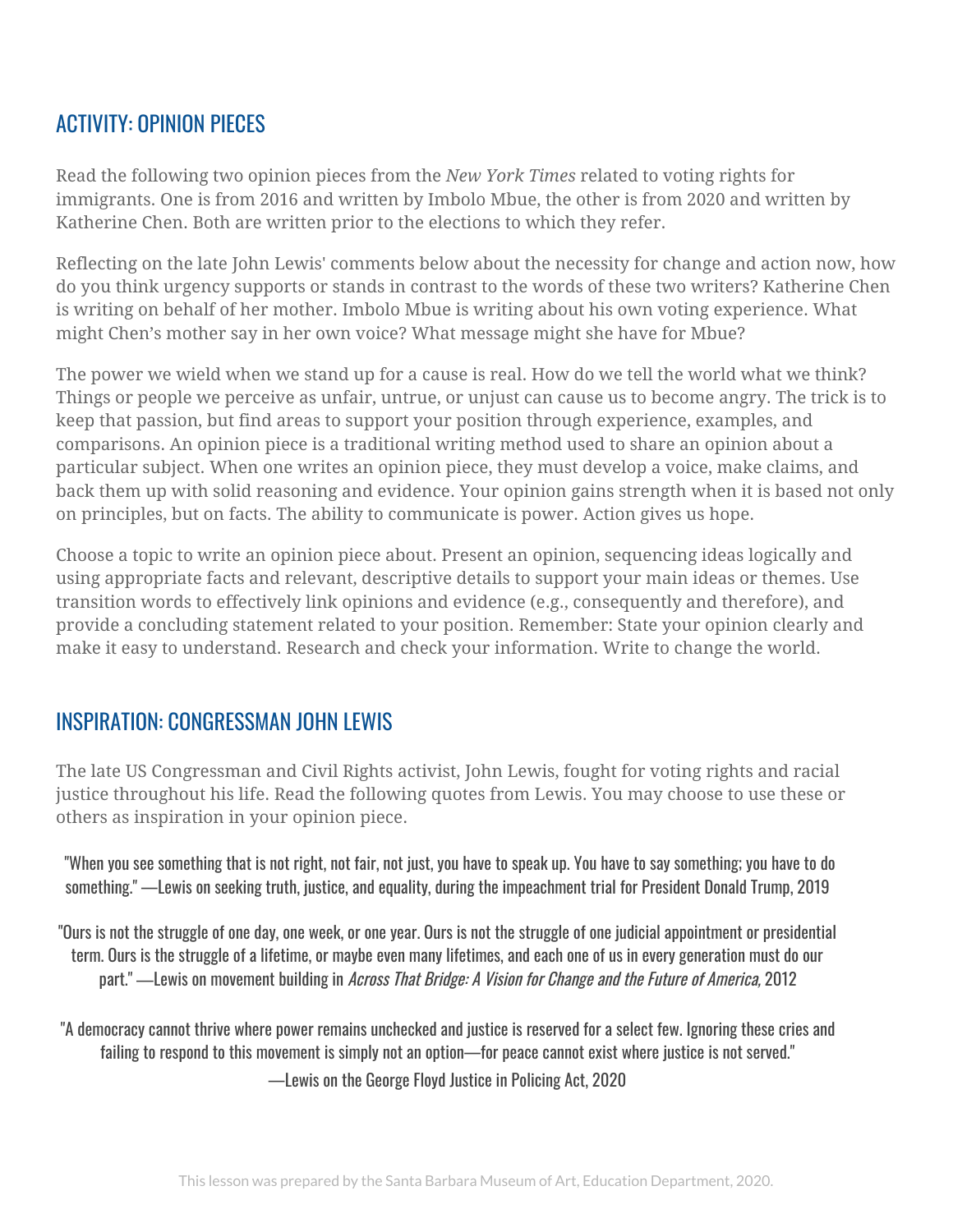OP-ED CONTRIBUTOR

## How to Vote as an Immigrant and a Citizen

By Imbolo Mbue

Oct. 20, 2016

"Are you a citizen?" the woman standing in front of my apartment building in Manhattan asked me this summer. She had a clipboard with a sign-up sheet in one hand, which she extended to me as I walked toward her. "I'm looking for registered voters who would like to sign a petition to  $--$ " I took the clipboard before she was done explaining. "Are you an American?" she asked again. Smiling, I unhooked a pen as I told her, "Yes, I'm an American."

It's unlikely the woman understood my eagerness to sign that petition, whose purpose I now barely remember. After living in America for over a decade, I could finally sign such a legislative document, thanks to my recent naturalization. It was the first time I got to have a say in America's future. In that moment, I was no longer a Cameroonian immigrant only  $-1$  was an immigrant and a citizen. This country, which used to be other people's country, was now my country, too.

On Nov. 8, when I cast the first vote of my life, it will be in this adopted country of mine. I'll be a citizen and an immigrant voting in an anti-immigrant age when, around the world, citizens and immigrants are clashing over who belongs where. In the United States, millions are cheering the idea of building a wall and barring Muslim immigrants. In the Dominican Republic, [the government has deported](http://www.nytimes.com/2016/01/17/magazine/haitians-in-exile-in-the-dominican-republic.html) countless Haitian immigrants and their native-born children, telling them to go find a new home. In Europe, protesters have carried placards proclaiming, "Refugees Not Welcome." At the bottom of the Mediterranean, there's a graveyard filled with aspiring immigrants.

The language is unpleasant, but the sentiments expressed are not baseless. Even in the richest of countries, resources are limited. Millions of Americans have to compete for jobs with immigrants willing to take less pay. According to Sonia Nazario, in her book "[Enrique's Journey](http://www.enriquesjourney.com/)," in some parts of the United States, "the crush of immigrants has contributed to a decline of many public services, namely schools, hospitals and state jails and prisons." She adds: "Classrooms are crowded. Hospital emergency rooms have been forced to close, in part because so many poor, uninsured, nonpaying patients, including immigrants, are provided with free care."

This notwithstanding, dozens of studies have revealed that immigration has helped make America the superpower it is today. [A 2002 article](http://www.cato.org/publications/commentary/immigrants-have-enriched-american-culture-enhanced-our-influence-world) by the conservative Cato Institute presented evidence that immigrants have "added to our productive capacity as a nation, enhancing our influence in the world."

Despite my pride in my new citizenship, I'm an immigrant first. If I were to wake up one morning forgetting that, by the end of the day I'd surely meet someone who, upon hearing my name or my accent, would say to me, kindly or unkindly, "Where are you from?" to which I might respond with stories about the beauties and complexities of my homeland. Then I'd carry on working toward the goals that brought me here.

In this pursuit, I share a bond with millions of my fellow immigrants — regardless of whether we're naturalized citizens, green-card holders, visa holders or undocumented; regardless of our race, culture or religion. We all arrived here bearing dreams.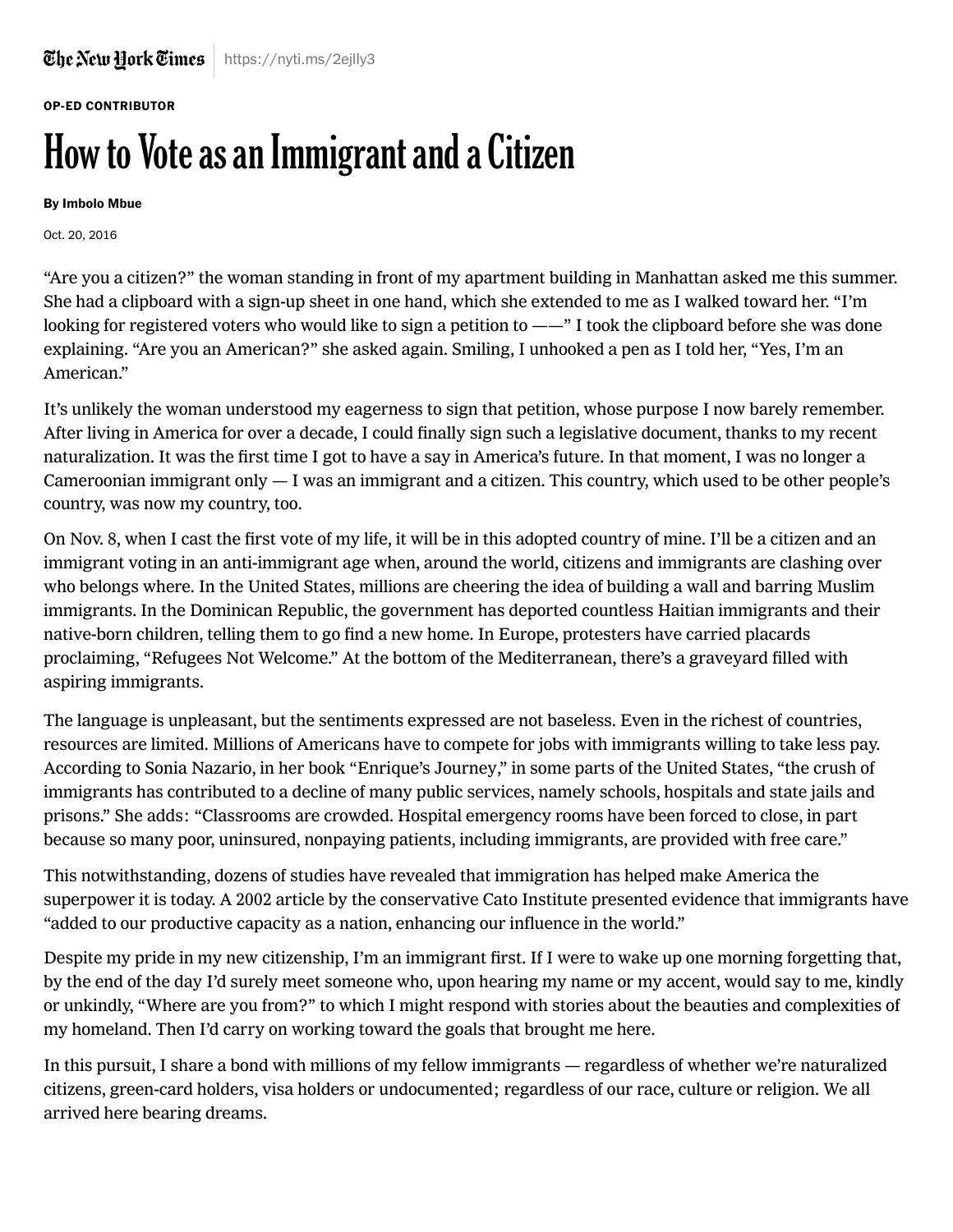While the citizen in me agrees that we must do something about the 11 million immigrants living in the country without legal documents, the immigrant in me is stunned by the branding of such immigrants as lowlifes. While the citizen in me recognizes that America cannot offer every immigrant the opportunity he seeks, and that America should take care of Americans first, the immigrant in me cannot help but hope for policies that will keep America, in the words of Langston Hughes, ["the dream the dreamers dreamed.](https://www.poets.org/poetsorg/poem/let-america-be-america-again)"

Having been born in a country where the same man has been president since 1982 and voters laugh as they walk to polling stations because they believe their elections are a charade, I know what a privilege and responsibility it is to vote. I know of the great distance that separates a dictatorship masquerading as a democracy from a true, albeit flawed, democracy. Considering this, and considering the sacrifices others have made so that I can live freely in this country, I do not take my right to vote lightly.

I've seen the best of America during my time here. When I was considering dropping out of graduate school because of financial constraints, an American professor helped me get a scholarship so I could complete my master's degree. Twice, I had an American co-worker give me hand-me-downs because I couldn't afford to buy clothes. An American employer once said to me, at a time when I was questioning who I was, "You are a breath of fresh air." Being black, female and an immigrant — and for a good portion of my life here, low-income, too — I've weathered my share of prejudice. But the empathy Americans have shown me far outweighs the unkindness. That is why on Election Day, I'll be voting for empathy.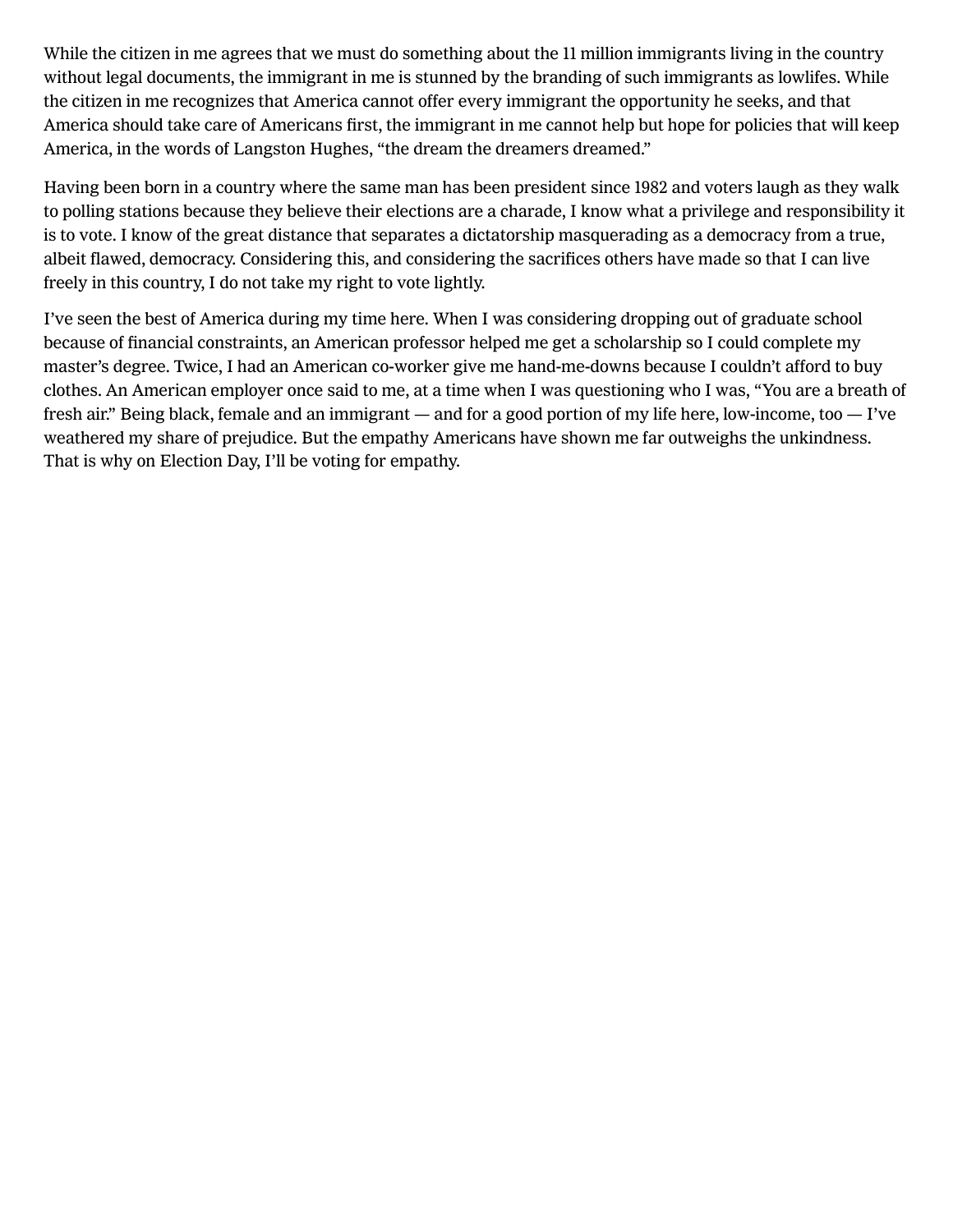## This Is the Only Country My Mother Calls Her Own

My mother moved to America in 1989. This summer, amid a pandemic and an uprising, she voted for the first time.

#### By Katherine J. Chen

Ms. Chen is the author of the novel "Mary B."

Sept. 2, 2020

For my mother, it began in the department store where she works, processing clothes freshly removed from warehouse boxes and hanging them on racks to be sold on the floor. It was March, and one of the store managers and a few co-workers were chatting near her. The subject: the latest coronavirus news. When my mother, an immigrant from China, joined in with what she had heard that morning, the manager looked her in the eye and coldly responded, "Well, you would know better than any of us."

As the pandemic worsened, so did my mother's situation at work. Whenever she entered a room, people would find excuses to leave, scattering like ants disturbed at a picnic. Co-workers she believed she was on good terms with threw boxes against the floor and walls when she passed, making her jump. She eventually lost count of the occasions when she greeted someone, while maintaining social distance and speaking through a mask, only to have that person turn without a word and walk away.

Each day, in the early afternoon, I watched my mother return home with new stories to tell. Even when she was silent, her frustration and anger were evident to me, her only child. She is a strong woman, a city girl from Shanghai, who in 1989 left behind her squalid one-room apartment in China to escape a futureless life under the Communist Party and an abusive older brother who was making her life and her parents' lives a misery.

Poverty cultivated in her a resilience and a willingness to get her hands dirty, to work hard. Yet nothing prepared her for the fallout from this pandemic.

She took in what became for her the "new normal" of brazen and unabashed hostility in the era of Covid-19, just as she took in the hate-fueled rhetoric of the president and his coterie of red-tied advisers on the news. The killing of George Floyd sent shock waves through both of us, even though we aren't Black. When she saw George Floyd's daughter on the news, she cried.

It is so easy for a person who has immigrated to this country, who is a person of color, a woman, who is not perfectly fluent in the English language and who possesses neither the skill set nor the education to "elevate" herself in the workplace, to feel voiceless, even in the land where she sought sanctuary. It takes sheer determination and iron-cased willpower to get through each day, to survive with one's dignity and pride intact, even as so many hands, with their tools of hate, seek to chip away and erode that dignity and pride.

So, this June, my mother did something for the first time in her life. She voted.

I remember when the envelope for New Jersey's vote-by-mail primary election arrived and how she opened it carefully, almost with a child's repressed curiosity, at the kitchen counter. A pamphlet contained instructions in large print to complete the form and select a candidate, then to place that form in a separate envelope. She did this slowly, as if she were performing a delicate ritual or assembling, like a clockmaker, intricate parts in a fine instrument.